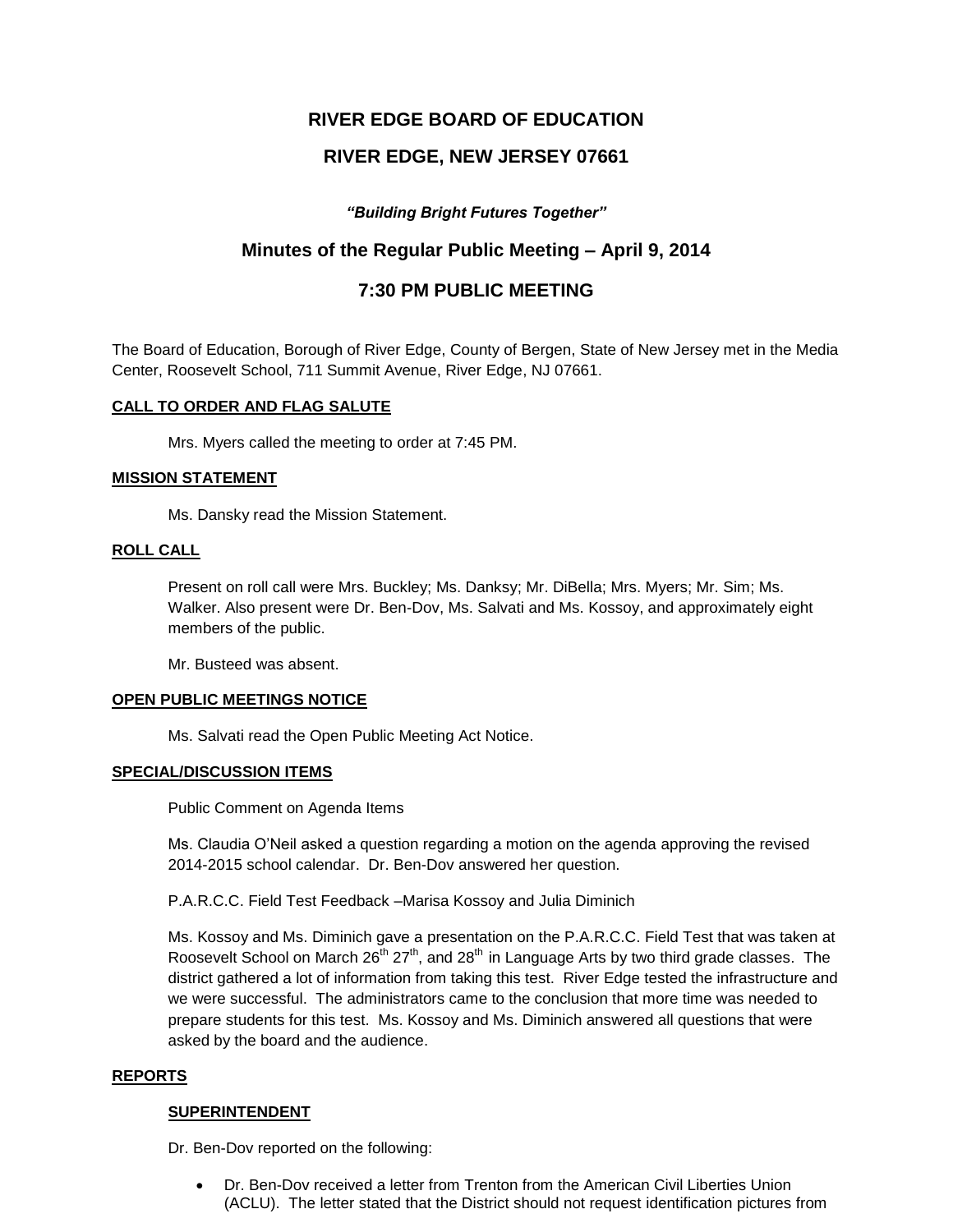parents when registering their children for school. Dr. Ben-Dov spoke to the district's attorney, Steve Fogarty, and he did some research and advised Dr. Ben-Dov not to change our registration requirements until the attorneys representing many New Jersey districts come up with a position they will take.

- Dr. Ben-Dov gave a progress report on the district's space challenges. She met with the architect on March 27<sup>th</sup> and they explored varieties of long and short term suggestions. The principals in each school will fill out a chart of their building to show how they are utilizing each room. A demographic study will be completed once they receive and accept a proposal from a demographer.
- Ms. Kossoy and Ms. Diminch gave an in-depth presentation on the P.A.R.C.C. field test tonight. There will be a Technology Forum for parents on Wednesday, April 30<sup>th</sup>. The forum is a look to the future regarding P.A.R.C.C. Mr. Feldman and our supervisors are working on the Spring Parent Forum for Common Core State Standards and P.A.R.C.C. It will be presented on May 12<sup>th</sup>.
- Dr. Ben-Dov spoke to Mr. Alfred Annunizata in regards to planning a Community Planning Meeting. This was a goal of Dr. Ben-Dov's and they decided to have the meeting on Tuesday, June 3<sup>rd</sup>.
- Kindergarten Orientation went very well and there was a huge crowd. Roosevelt's orientation was on Tuesday April  $8^{th}$  and Cherry Hill's will be on Thursday, April 10<sup>th</sup>.
- The Spring Concerts at both schools were superb. Roosevelt's concert was on Tuesday April 1<sup>st</sup> and Cherry Hill's concert was on Thursday, April 3<sup>rd</sup>.
- International Day was held on Tuesday, March  $25<sup>th</sup>$  and it was very successful.
- There was a C.R.E.A.T.E presentation on Friday, March  $21^{st}$  that went very well.
- **•** Teacher of the Year Committee Meeting was held on Wednesday, April  $9<sup>th</sup>$  and the Teachers were selected. The winners will be announced tomorrow at the schools.
- The Bi-Boro meeting will not take place as planned. Dr. Ben-Dov asked the board members if they would like a meeting this year and the board responded yes. Dr. Ben-Dov will get a new date and inform the Board.
- On Sunday, June  $1<sup>st</sup>$  five boys will be honored as Eagle Scouts. That is the highest Rank for Boy Scouts. Dr. Ben-Dov asked the board if a board member could attend to present at this ceremony.

### **PRINCIPAL**

Mrs. Heitman reported on the following:

- Mrs. Heitman stated we had a great International Day. She thanked all of the volunteers and said they did a fabulous job.
- Kindergarten orientation was held on Tuesday, April 8th, for Roosevelt and will be on Thursday, April 10th, for Cherry Hill.
- REEF is sponsoring the Harlem Wizards show on Saturday, May 17<sup>th</sup> at River Dell Middle School.
- Both schools had a great Spring Concert. The children did a fantastic job.
- Arbor Day celebrations will be held on Friday, April  $25<sup>th</sup>$  in both schools.
- $\bullet$  The Cherry Hill Book Fair will be the week of April 21<sup>st</sup>
- The Cherry Hill Art Show will be held on Thursday, April 24<sup>th</sup>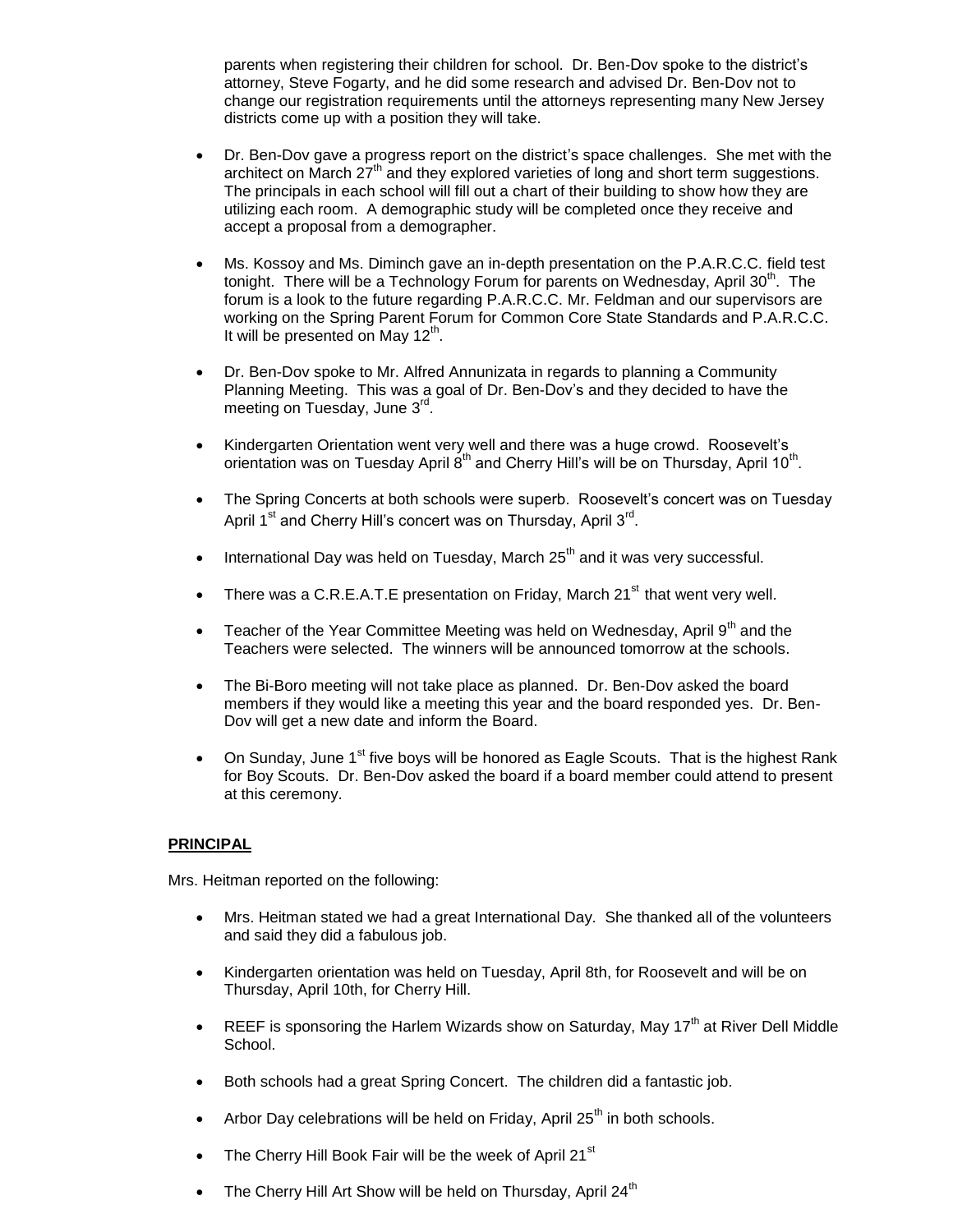- It has been a busy year. Teachers and students are working hard on finishing end of the year projects.
- There will be two presentations for Tony Vouvalides on Wednesday, April 23 $^{\text{rd}}$ . The first one will be at 3:00 PM at Roosevelt School where it will be the unveiling of the plaque dedicating the Discovery Lab to him. The second will be at 3:30 PM at the River Edge Public Library where the Roosevelt PTO is presenting an artistic tile to him for his service to the River Edge School District.

# **BOARD SECRETARY**

Ms. Salvati reported on the following:

- Ms. Salvati stated the Board will be voting on the two motions tonight for the Roof Project. One is to authorize execution and delivery of the SDA Grant Agreement and the other is authorizing Ms. Salvati to supervise the project.
- There is a resolution on tonight's agenda awarding the bid for the Roosevelt Bathroom Renovation. Once approved, the demolition can start on Monday.
- The roof bid opening was held on Thursday, March  $27<sup>th</sup>$ . The lowest bid was within our budget.
- Lighting detectors will be installed at both schools next week and additional lighting was installed by the front entrance to Roosevelt School. It will operate by motion sensors.
- Ms. Salvati reminded the board members that the online Disclosure Statements must be submitted to the County by April 30<sup>th</sup>.

# **PRESIDENT**

Mrs. Myers had nothing to report on

# **COMMITTEES**

 $\bullet$  Mr. DiBella attended a Curriculum meeting on Monday, April  $7<sup>th</sup>$ . They spoke about Math Curriculum at this meeting.

### **MOTIONS TO BE ACTED UPON ADMINISTRATION/POLICY**

Motion By Mr. DiBella Seconded By Mrs. Buckley

- 1. That the Board of Education approve the minutes of the February 26, 2014, March 5, 2014, and March 8, 2014 Board Meetings.
- 2. That the Board of Education approve the confidential minutes of the March 5, 2014 Board Meeting.
- 3. That the Board of Education approve the staff development training as per the schedules for April 2014 including relevant mileage reimbursement. (Addendum)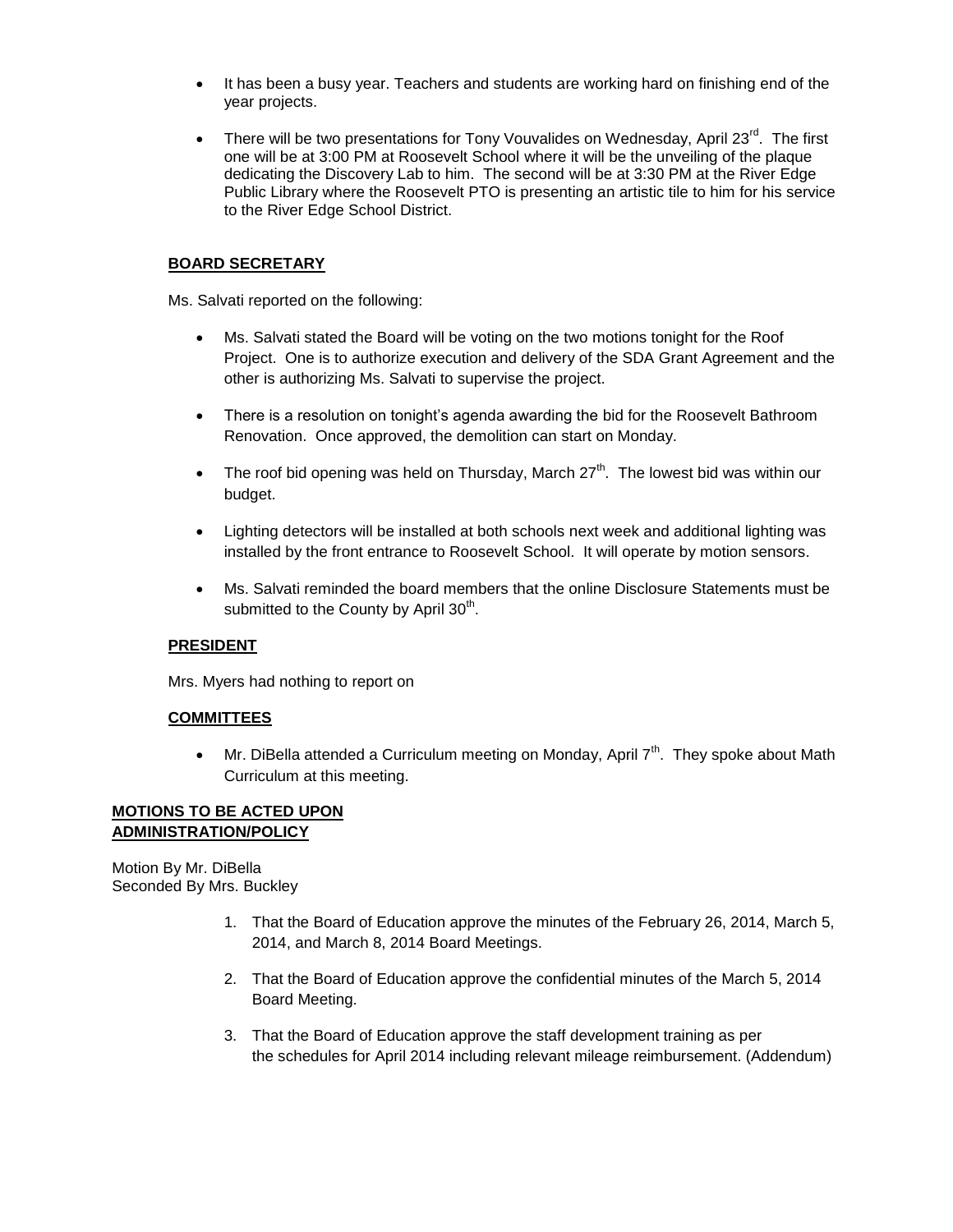4. That the Board of Education approve the completion of the following emergency drills:

| <b>School</b>      | <b>Dates</b>                                                |
|--------------------|-------------------------------------------------------------|
| Cherry Hill School | March 11, 2014 Fire Drill<br>March 26, 2014 Lock Down Drill |
| Roosevelt School   | March 24, 2014 Lock Down Drill<br>March 28, 2014 Fire Drill |

5. That the Board of Education approve the following class trips:

| Date                      | <b>School</b>  | Grade | <b>Destination</b>                                                  | Cost to<br><b>District</b> |
|---------------------------|----------------|-------|---------------------------------------------------------------------|----------------------------|
| 4/22/14                   | Cherry<br>Hill | 2     | <b>Tenafly Nature</b><br>Center<br>Tenafly, NJ                      | \$960.00                   |
| 5/7/14                    | Roosevelt      | 2     | The Liberty<br><b>Science Center</b><br>Jersey City, NJ             | \$1056.00                  |
| 5/15/14<br>and<br>5/16/14 | Roosevelt      | 5     | Hackensack<br>River Keeper at<br>the<br>Meadowlands<br>Secaucus, NJ | \$1200.00                  |

6. That the Board of Education approve the River Edge Elementary School Calendar for the 2014-2015 school year. (Addendum)

Ayes: Mrs. Buckley, Ms. Dansky, Mr. DiBella, Mrs. Myers, Mr. Sim, Ms. Walker Nays: None

# **CURRICULUM/EDUCATION** - None

# **BUILDINGS & GROUNDS**

Motion by Mrs. Buckley Seconded by Ms. Walker

> 1. WHEREAS, the River Edge Board of Education (hereinafter referred to as the "Board"), in the County of Bergen, State of New Jersey, has undertaken a School Facilities Project entitled, "Roof Replacement at Cherry Hill Elementary School" Project DOE Project #4410-030-14-1002 SDA Project #4410-030-14-G1GR (hereinafter referred to as the "Grant Project"); and

**WHEREAS**, the Board sought to obtain funding for the Grant Project pursuant to Section 15 of the Educational Facilities Construction and Financing Act through the New Jersey Schools Development Authority (hereinafter referred to as "the SDA"); and

**WHEREAS**, the Board received a proposed Educational Facilities Construction and Financing Act Section 15 Grant Agreement (hereinafter referred to as the "Grant Agreement") from the SDA; and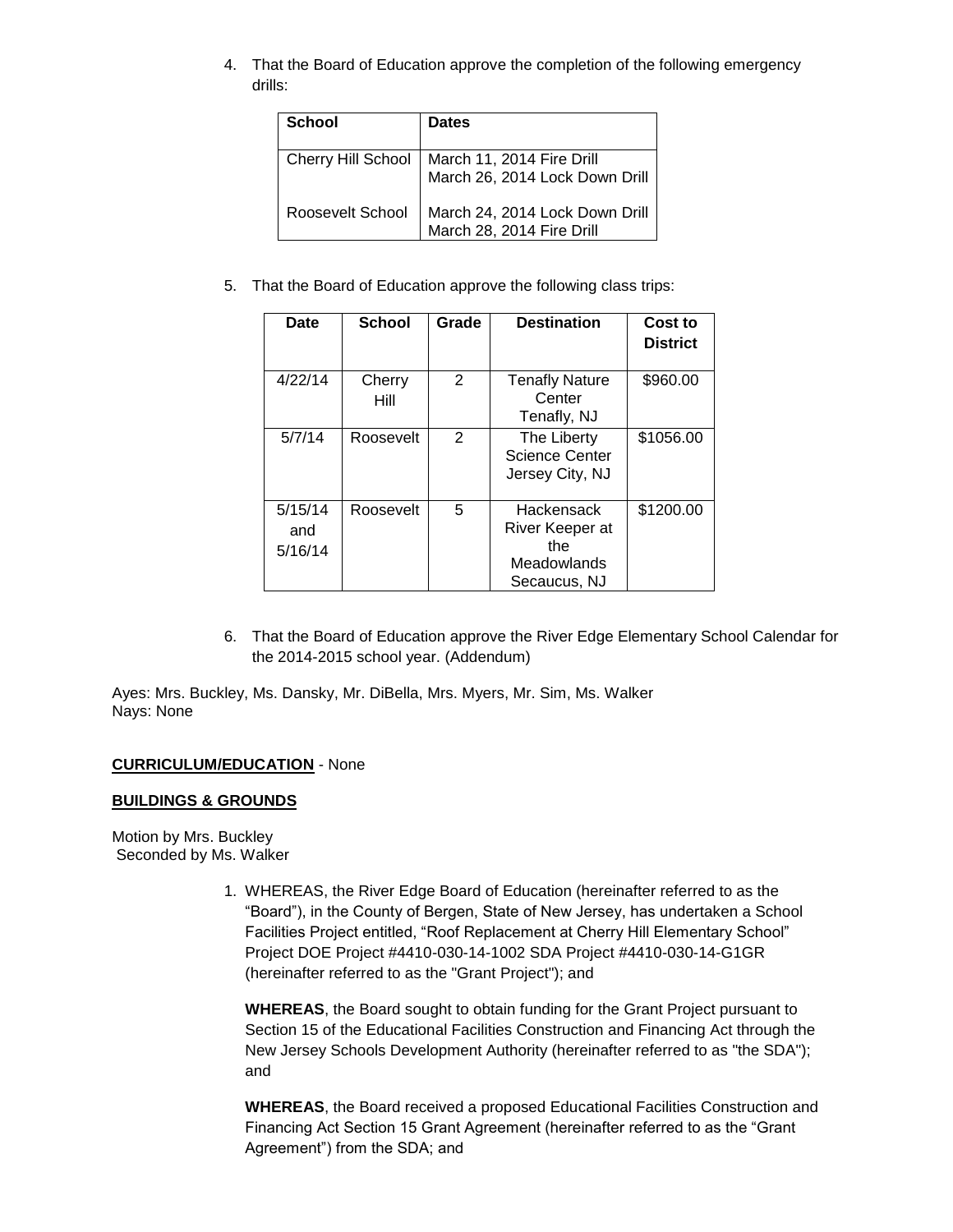**WHEREAS**, pursuant to the terms of the Grant Agreement, as well as the governing regulations, N.J.A.C. 19:32-1, et seq., the Board is required to fulfill certain obligations as a condition to receiving the grant funds; and

**WHEREAS**, the Board has determined that it is in the best interests of the School District to enter into the Grant Agreement in accordance with the terms set forth therein.

**NOW THEREFORE, BE IT RESOLVED** that the Board hereby authorizes the execution and delivery of the Grant Agreement to the Board President and the School Business Administrator.

2. WHEREAS, the River Edge Board of Education (hereinafter referred to as the "Board"), in the County of Bergen, State of New Jersey, has undertaken a School Facilities Project entitled, "Roof Replacement at Cherry Hill Elementary School" Project, DOE Project #4410-030-14-1002 SDA Project #4410-030-14-G1GR (hereinafter referred to as the "Grant Project"); and

**WHEREAS**, the Board sought to obtain funding for the Grant Project pursuant to Section 15 of the Educational Facilities Construction and Financing Act through the New Jersey Schools Development Authority (hereinafter referred to as "the SDA"); and

**WHEREAS**, the Board received a proposed Educational Facilities Construction and Financing Act Section 15 Grant Agreement (hereinafter referred to as the "Grant Agreement") from the SDA; and

**WHEREAS**, pursuant to the terms of the Grant Agreement, as well as the governing regulations, N.J.A.C. 19:32-1, et seq., the Board is required to maintain a project file for the Grant Project and to fulfill certain obligations as a condition to receiving the grant funds; and

**WHEREAS**, the Board has determined that administration of the Grant Project will be facilitated if the responsibilities for maintaining the project file and for fulfilling the grant obligations are centralized to the Business Office.

**NOW THEREFORE, BE IT RESOLVED** that the responsibilities for maintaining the project file and for fulfilling the grant obligations shall be centralized to the Business Office.

**BE IT FURTHER RESOLVED** that the Board hereby authorizes the delegation of authority to the School Business Administrator for supervision of the School Facilities Project.

3. **WHEREAS**, the River Edge Board of Education (hereinafter referred to as the "Board") advertised for bids for the Toilet Renovation at Roosevelt Elementary School Phase II (hereinafter referred to as the "Project"); and

**WHEREAS**, on March 27, 2014, the Board received eight (8) bids for the project, as reflected on the attached bid tabulation sheet; and

**WHEREAS**, the lowest responsible bid was submitted by Alltec, Inc. (hereinafter referred to as "Alltec") with a base bid in the amount of \$44,669.00; and

**WHEREAS**, the bid submitted by Alltec is responsive in all material respects and the Board is desirous of awarding the contract for the Project to Alltec;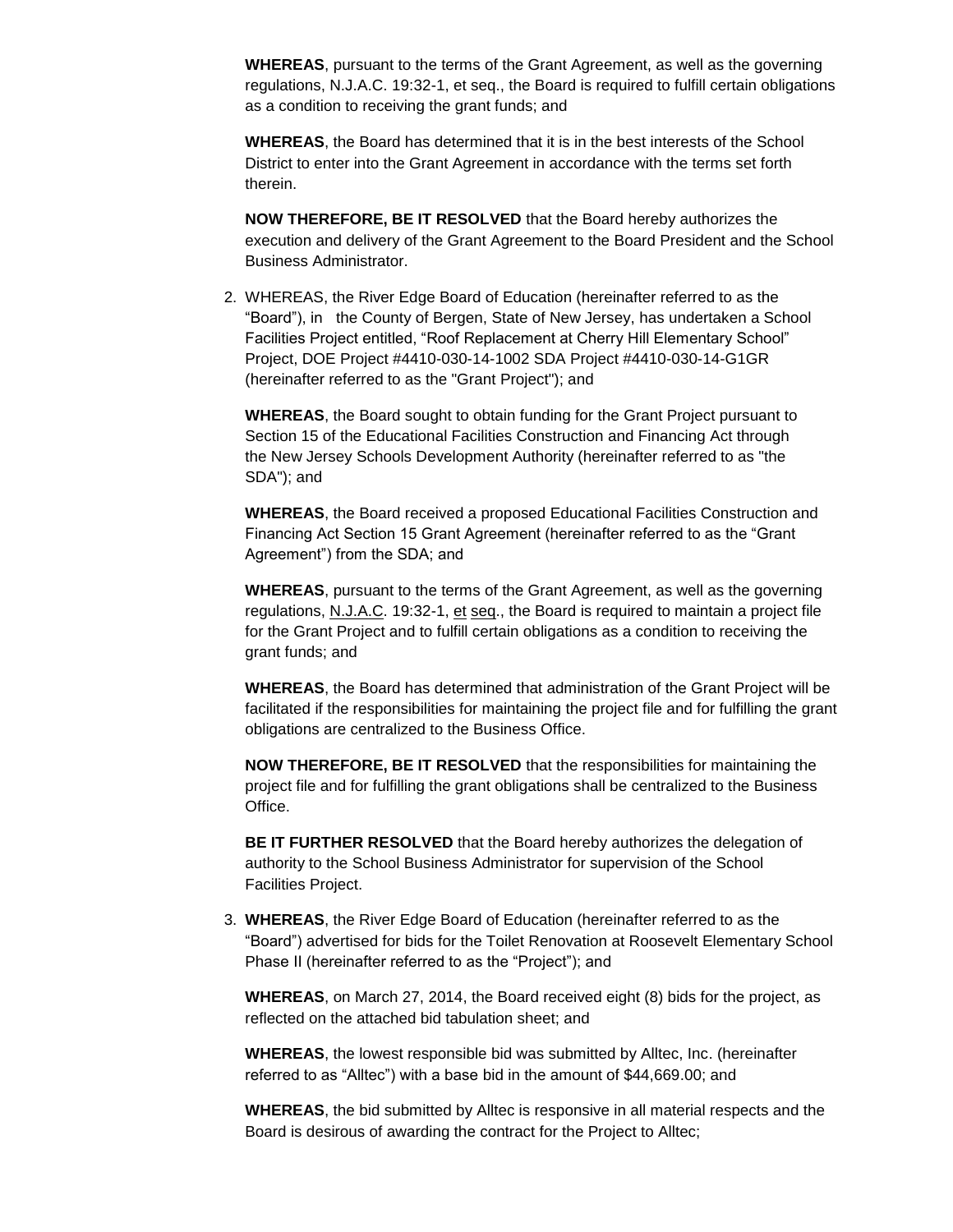**NOW, THEREFORE, BE IT RESOLVED**, that the Board hereby awards the bid for the Toilet Renovation at Roosevelt Elementary School Phase II to Alltec, Inc., in the total contract sum of \$44,669.00.

**BE IT FURTHER RESOLVED**, that this award is expressly conditioned upon the contractor furnishing the requisite insurance certificate and labor and materials/performance bond as required in the project specifications, together with an AA201-Project Manning Report, an executed A-101-Standard Form of Agreement Between Owner and Contractor and A-201-General Conditions of the Contract for Construction, as prepared by the Board Attorney, within ten (10) days of the date hereof.

**BE IT FURTHER RESOLVED**, that the Board Attorney is hereby directed to draft an agreement with the successful bidder consistent with this Resolution and with the terms contained in the bid documents approved by the Board for this project. The Board President and the Board Secretary are hereby authorized to execute such agreement and any other documents necessary to effectuate the terms of this Resolution.

Ayes: Mrs. Buckley, Ms. Dansky, Mr. DiBella, Mrs. Myers, Mr. Sim, Ms. Walker Nays: None

### **FINANCE/GRANTS/GIFTS**

Motion by Ms. Walker Seconded by Ms. Dansky

> 1. That the Board of Education accept the list of donations in memory of Erika Steinbauer for the Building Bridges Program in the amount of \$2,750.00. (List is on file in the Board Office)

Ayes: Mrs. Buckley, Ms. Dansky, Mr. DiBella, Mrs. Myers, Mr. Sim, Ms. Walker Nays: None

# **PERSONNEL**

Motion by Ms. Dansky Seconded by Mr. Sim

- 1. That the Board of Education accept, with regret, the resignation of Leetal Birger, Full Time ABA Aide, effective May 27, 2014.
- 2. That the Board of Education, with the recommendation of the Superintendent approve the following as Substitute Teachers for the 2013-2014 School Year.

Jeanmarie Kossuth Julie Osterlof Alison Stephen Eloise Tietjen

3. That the Board of Education, with the recommendation of the Superintendent approve a Maternity/Disability leave of absence for Jennifer Glaydura to commence on, or about September 2, 2014 through October 20, 2014, to be followed by a State Family leave of absence effective October 21, 2014 through January 12, 2014 and a Child Rearing leave of absence through January 30, 2014.

Ayes: Mrs. Buckley, Ms. Dansky, Mr. DiBella, Mrs. Myers, Mr. Sim, Ms. Walker Nays: None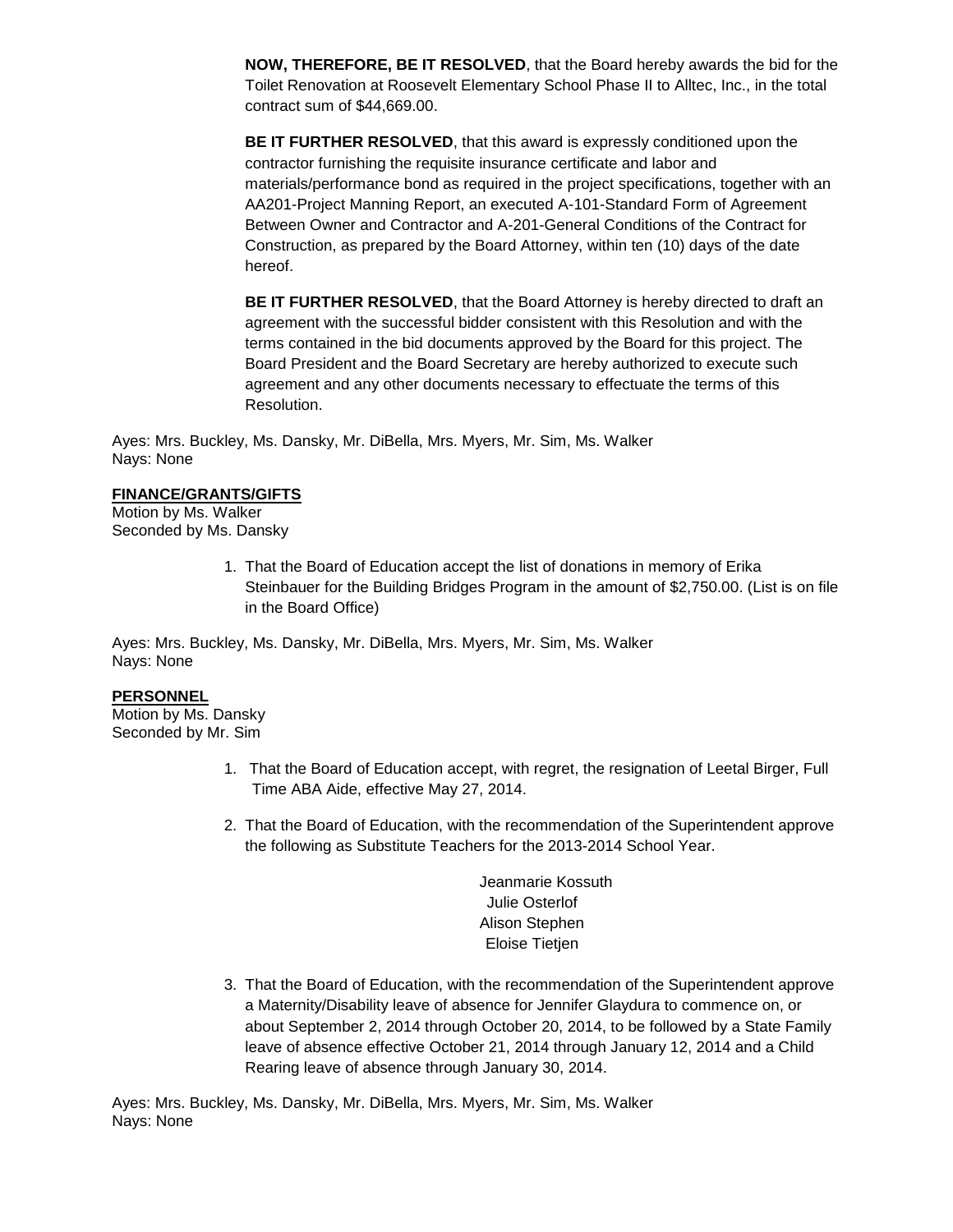### **RIVER EDGE SPECIAL EDUCATION** – None

### **REGION V ADMINISTRATION & TRANSPORTATION**

Motion by Mr. Sim Seconded by Mr. DiBella

> 1. That the Board of Education approve the following Bid results from the March 26, 2014 Bid.

| Route # | <b>Transporter</b> | Per Diem |
|---------|--------------------|----------|
| 2069    | Jacoups            | \$70.00  |
| 2070    | Pro Trans.         | \$145.00 |
| 2071    | Destiny 23         | \$130.00 |
| 2072    | Pro Trans.         | \$120.00 |
| 2073    | Jacoups            | \$85.00  |
| 2074    | Pro Trans.         | \$130.00 |
| 2075    | First Student 1309 | \$151.25 |
| 2076    | First Student 1309 | \$165.10 |

- 2. That the Board of Education approve the 2013-2014 Joint Transportation Agreement between SBJC (Host) and Region V (Joiner).
- 3. That the Board of Education approve the 2013-2014 Joint Transportation Agreement between Region V (Host) and Region I (Joiner).
- 4. That the Board of Education approve the following Addendum Route # 1132 Contract for Durham School Services.

| Route # | <b>Transporter</b>             | <b>Per Diem</b> |
|---------|--------------------------------|-----------------|
| 1132    | Stillman School                | \$123.58        |
|         | <b>Final Adjusted Contract</b> | \$247.16        |

Ayes: Mrs. Buckley, Ms. Dansky, Mr. DiBella, Mrs. Myers, Mr. Sim, Ms. Walker Nays: None

Motion by Mr. DiBella Seconded by Mrs. Buckley

> 5. **BE IT RESOLVED THAT THE REGION V COUNCIL FOR SPECIAL EDUCATION WILL PROVIDE SHARED SERVICES FOR ITS MEMBER DISTRICTS AND BE IT FURTHER RESOLVED THAT THE RIVER EDGE BOARD OF EDUCATION,** upon recommendation of the Superintendent,, approves the following Region V Shared Services Consultants, Psychologists, Learning Disabilities Teacher Consultants, Social Workers, Speech Language Specialists, Occupational and Physical Therapists